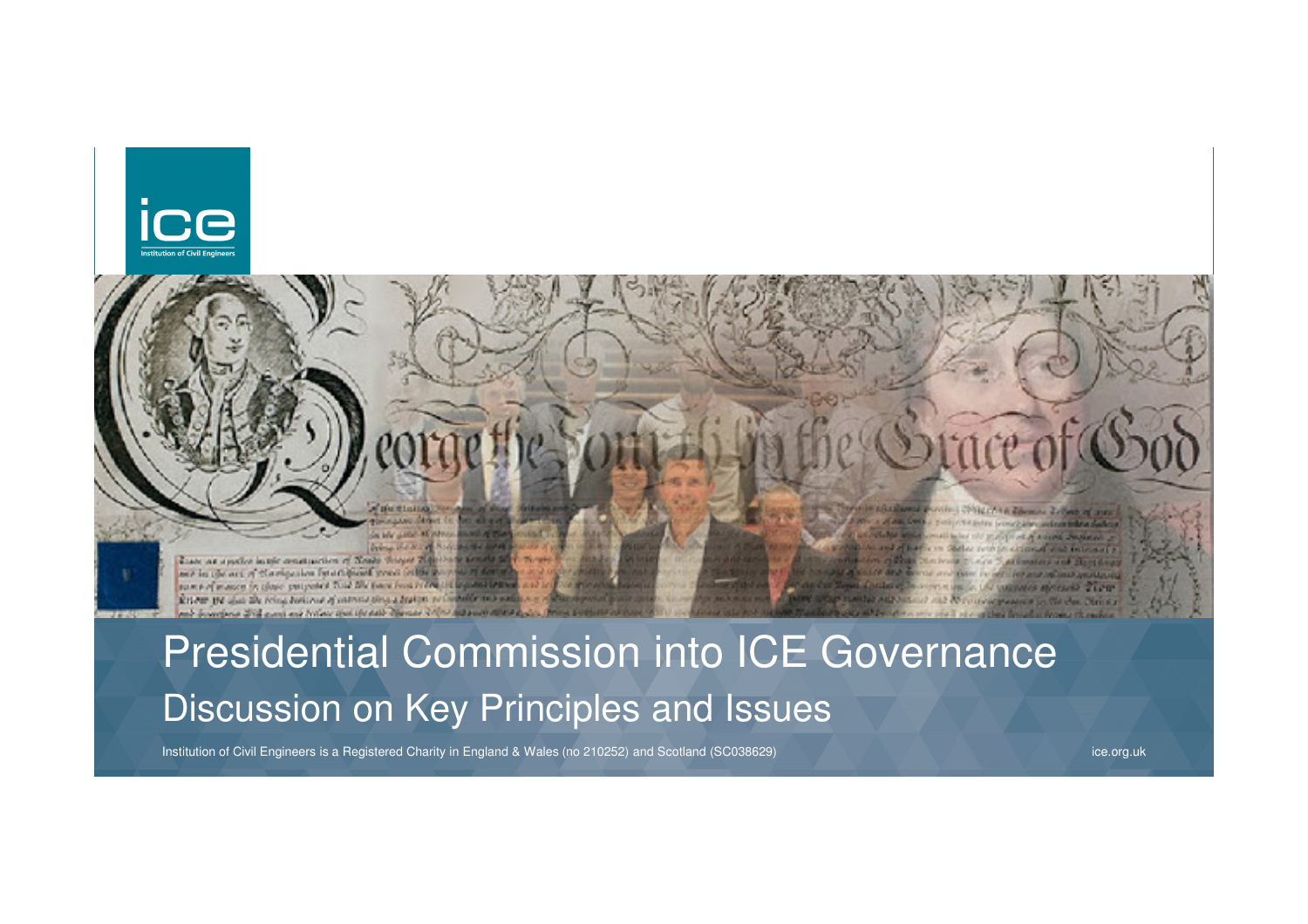- $\bullet$ Commission is an advisory body established by the Council
- $\bullet$  purpose is to:
	- review the governance of the Institution
	- make recommendations to the Council and Trustee Board
	- to ensure ICE delivers its Royal Charter objects as effectively as possible
- $\bullet$  Commission members:
	- reflect the diverse nature of the Institution
	- include external members with strong experience of governance
- $\bullet$ Commission will consult widely during its work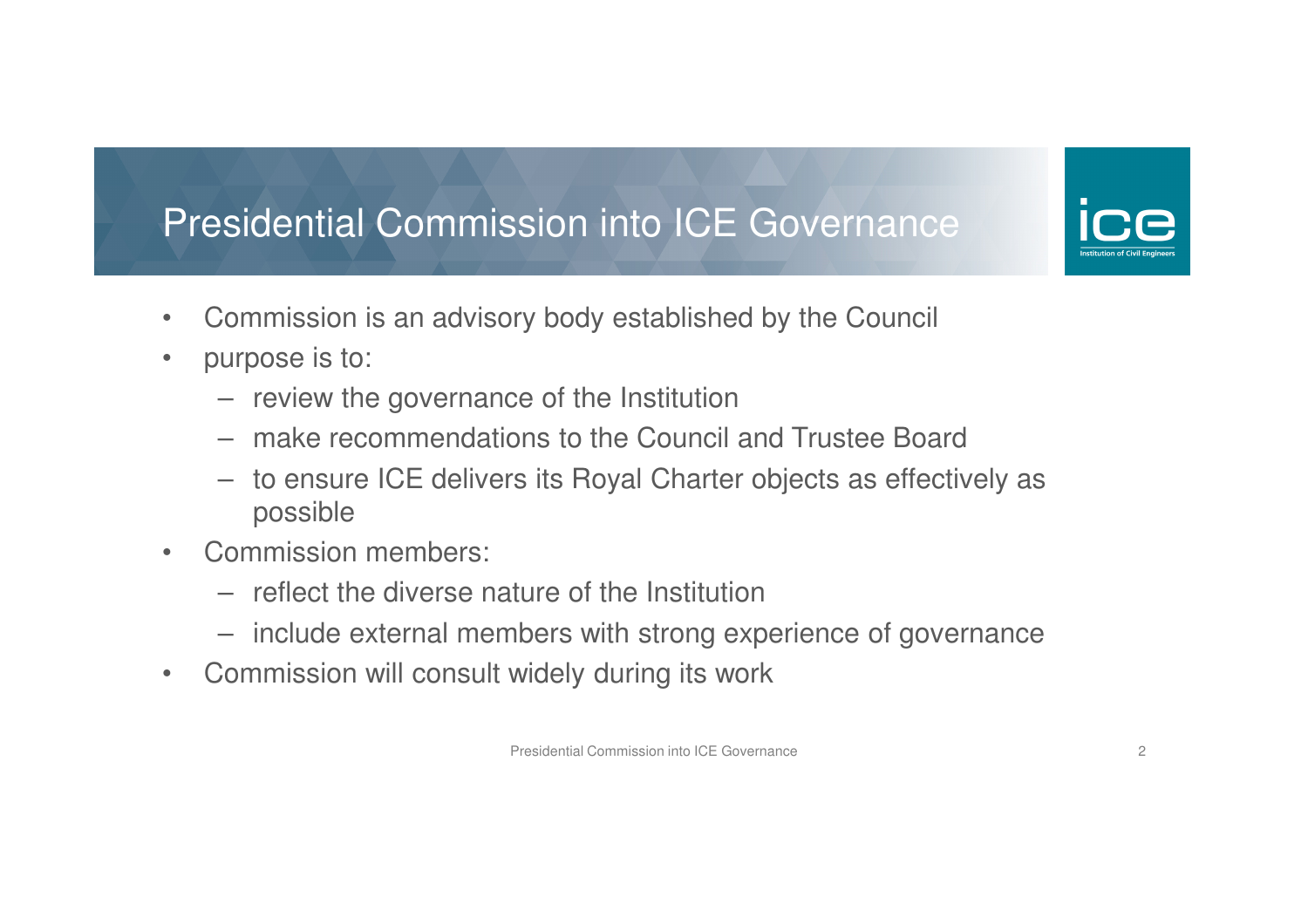## Commission's Work Plan - Three Stages

#### Stage 1: Key Governance Principles & Issues

- consider the key governance principles and issues
- review governance arrangements and trends in comparator organisations
- understand requirements of regulators such as the Charity Commission and Engineering Council
- understand the concerns of members opposed to the recent ICE governance changes
- seek comments on the key principles and issues for ICE Governance from:

Current Stage

- the ICE membership
- ICE's main Boards and Committees
- Associated Societies

#### Stage 2: Proposals for ICE Governance

- review key issues, concerns and expectations from the Stage 1
- consider if changes are necessary
- develop proposals
- seek input from the Council and Trustee Board

#### Stage 3: Consulting and Reporting

- consult ICE membership, key ICE Boards and Committees and the Associated Societies on the emerging findings / draft proposals;
- finalise recommendations

Presidential Commission into ICE Governance <sup>3</sup>

 • provide final report to the ICE Council and Trustee Board

### **0T,** Autumn '19Autumn

 $\sigma$ Summer '19  $\tilde{\mathbf{r}}$ Summer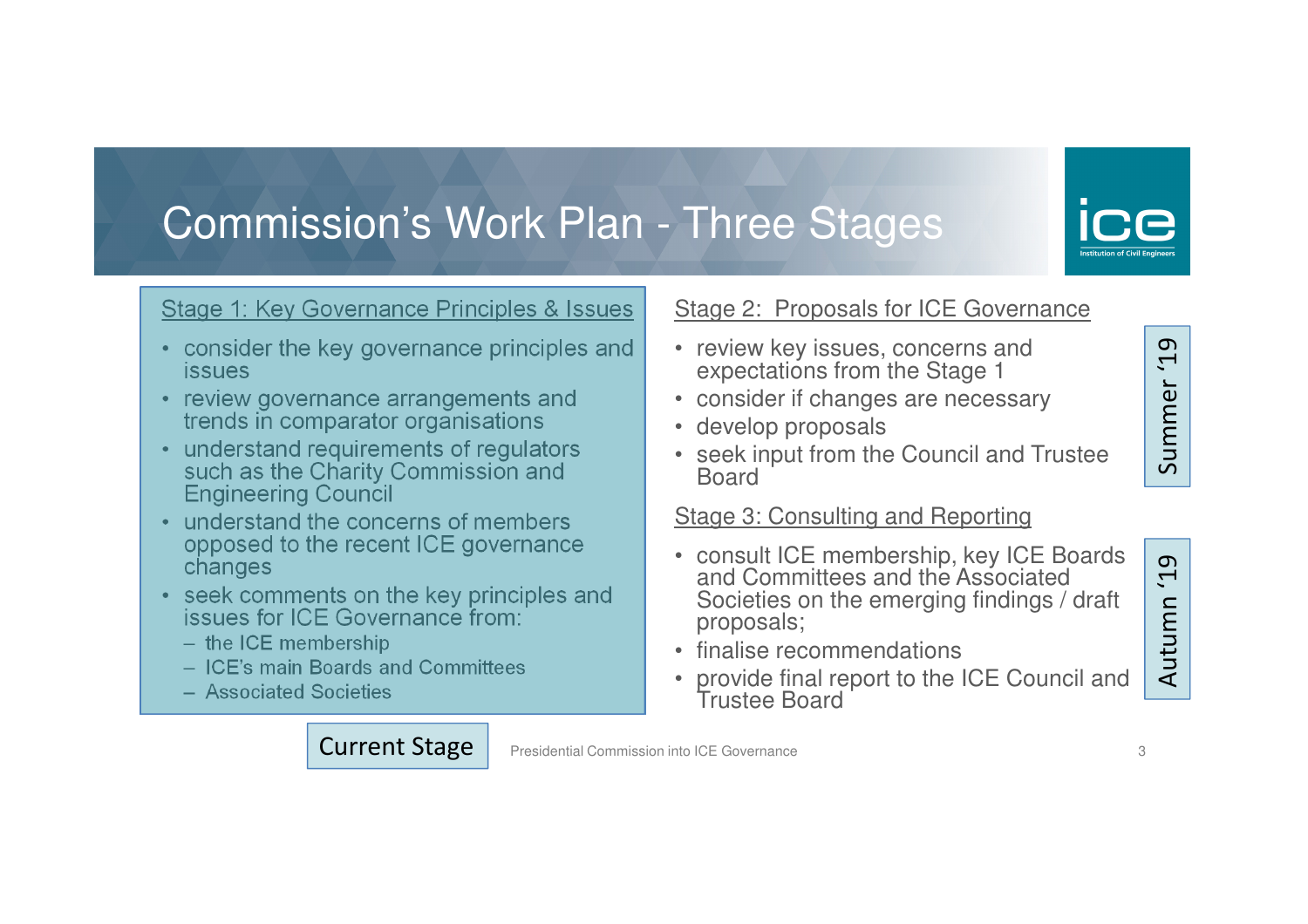# Initial Background Research

Background papers worth reading:

- $\bullet$ Plain English guide to ICE's current and previous governance arrangements
- •key principles of good trustee governance
- $\bullet$ Charity Governance Code for Larger Charities
- $\bullet$ governance of comparator organisations

all available on Commission web page ice.org.uk/about-ice/who-runs-ice/presidential-commission

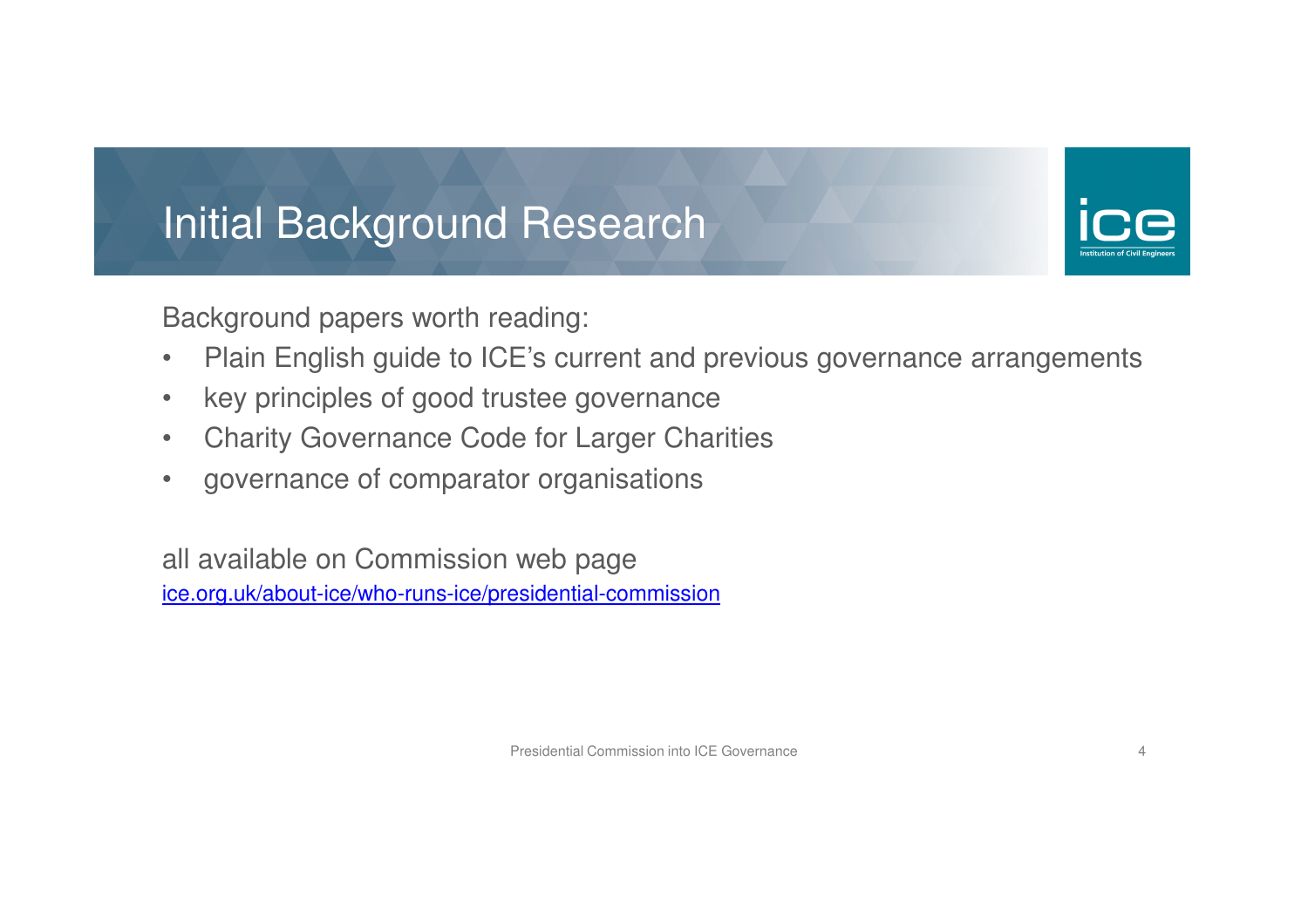Background 1Key Principles of Good Governance



The Commission has identified seven key principles of good governance:

- 1. Organisational purpose
- 2. Leadership
- 3. Integrity
- 4. Decision-making, risk and control
- 5. Board effectiveness
- 6. Diversity
- 7. Openness and accountability

These align with the principles in the Charity Governance Code for Larger **Charities**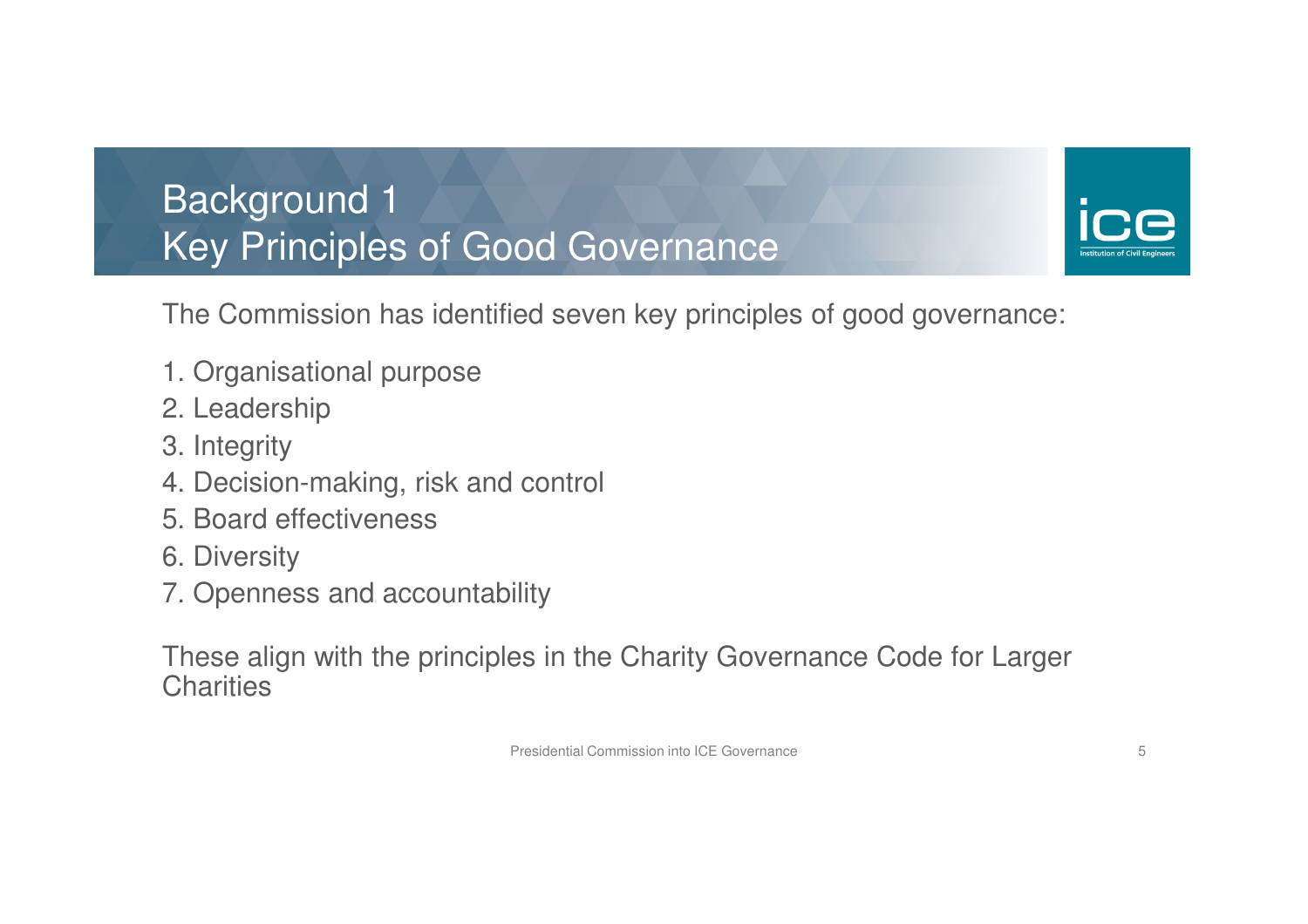### Background 2Review of Comparator Organisations



Review\* of 10 main Engineering and Built Environment Institutions\*\* found:

- $\bullet$ all are charities governed by Royal Charter
- •all have Trustee Boards of between 11 and 17 members
- $\bullet$ various methods of appointing Trustees
- in three cases the Chair of Trustees is not the President •
- • all but one have an advisory / mainly advisory Council elected by voting members
- $\bullet$ some allow electronic voting at SGMs, others allow voting in person only
- \* full review is on the Commission web page
- \*\* ICE, IChemE, IET, CIHT, IMechE, IStructE, CIWEM, RIBA, RTPI, RAEng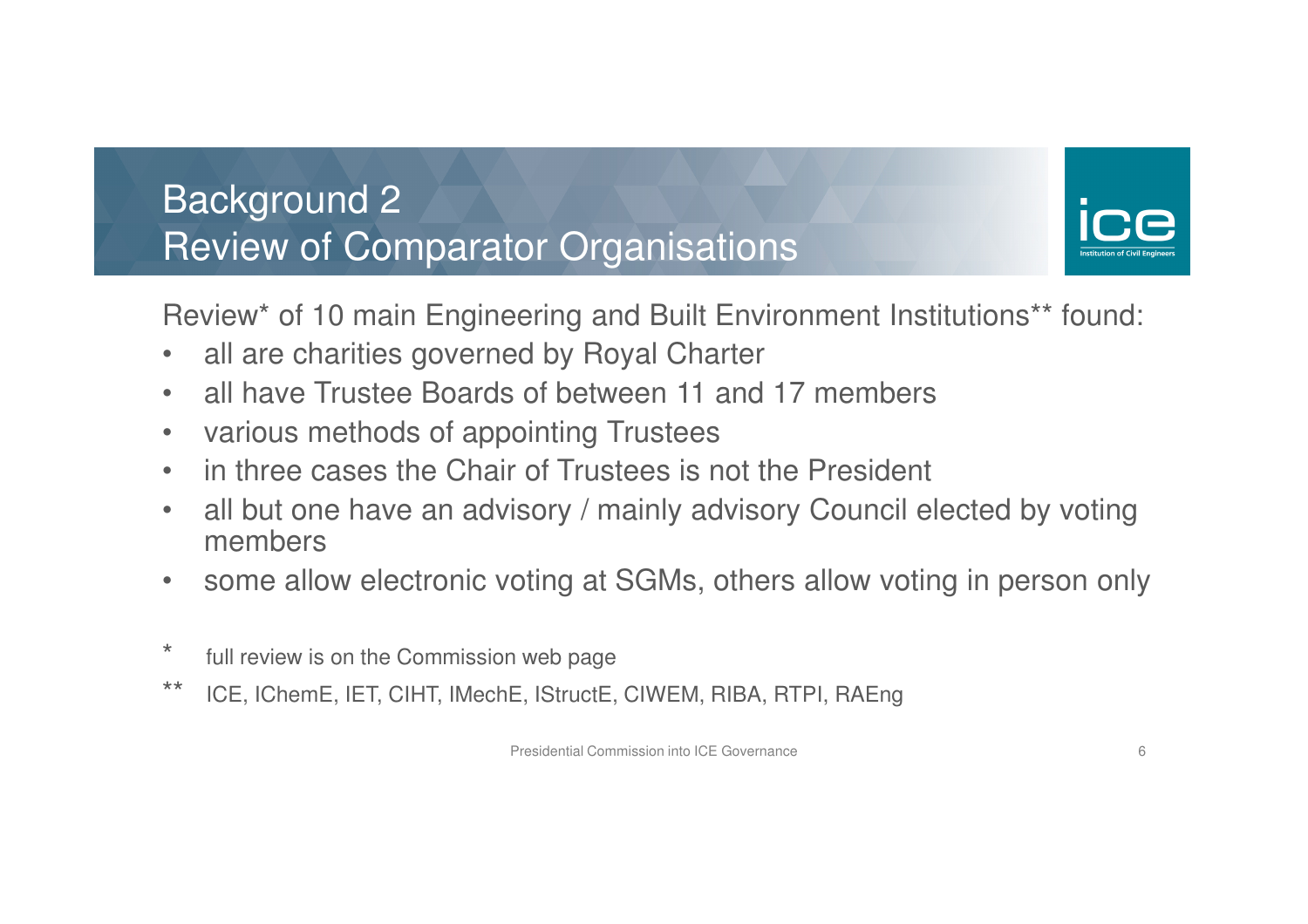### Background 3Current Governance Arrangements



Last year, ICE members voted for an 12-person Trustee Board with a 38-strong, mainly advisory Council\*.

The reasons given were to:

- $\bullet$ to apply good trustee practice and Charity Governance Code as endorsed by the Charity Commission
- $\bullet$ to strengthen board effectiveness, agility, legal compliance and accountability
- $\bullet$ to focus on risk and opportunities
- $\bullet$ to provide clear and consistent direction

This aligns with the practice of the other main engineering / built environment Institutions.

\* A paper giving a Plain English guide to current and previous ICE governance arrangements is on the Commission's web page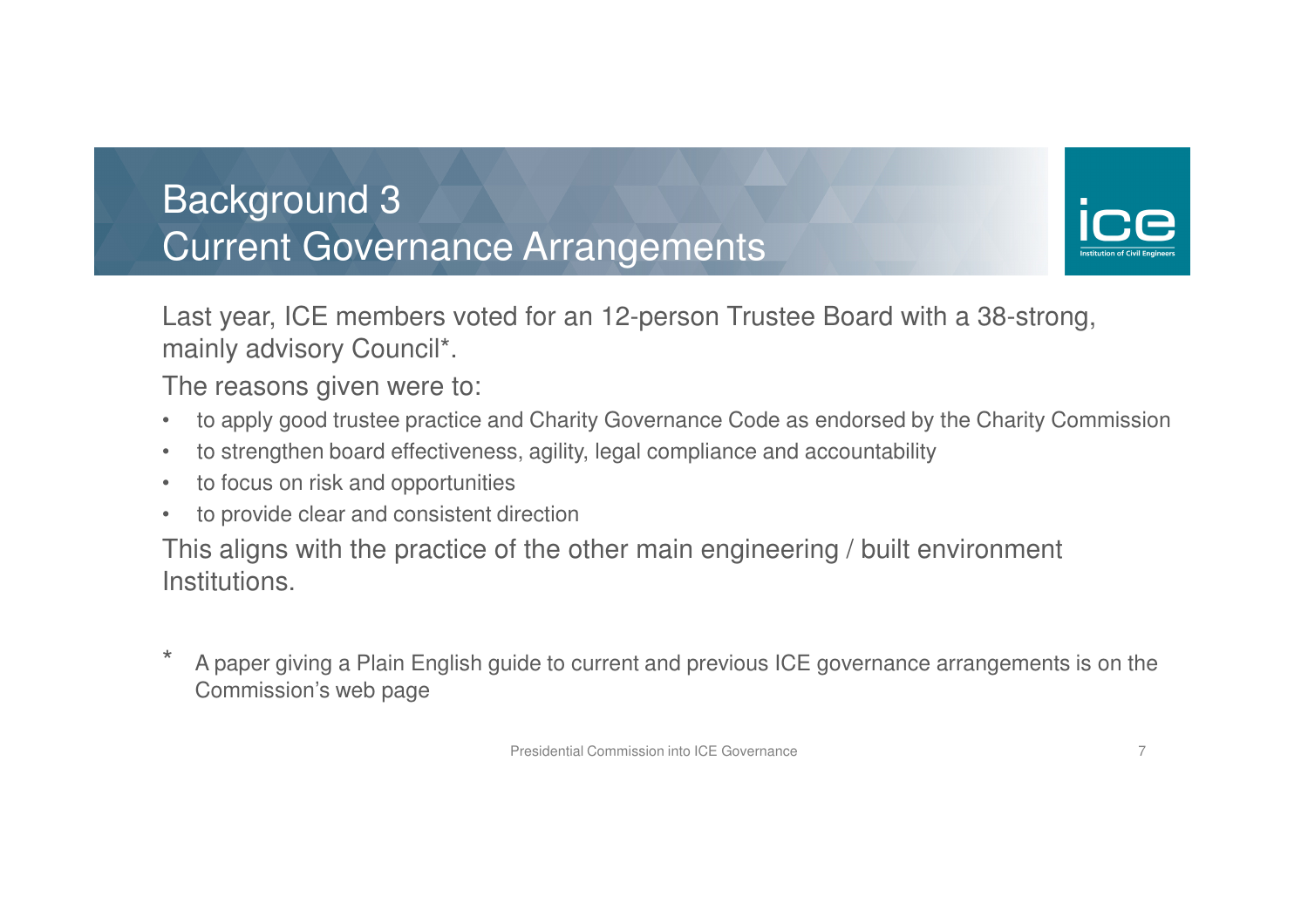### Focus Area 1Role of Council



ICE's current governance arrangements mean that the Council is mainly advisory, representing the views of members to the Trustee Board.

It also has a role in holding the Trustee Board to account, with the power to approve or not approve annually the appointments to the Trustee Board.

#### Discussion Points:

Could the involvement of Council be strengthened (without impacting on the legal responsibilities of the Trustee Board)?

For example, should the Trustee Board be required to consult the Council on certain things, like changes to the Disciplinary or Admission Regulations.

Or to provide reasons if it decides not to follow the Council's advice?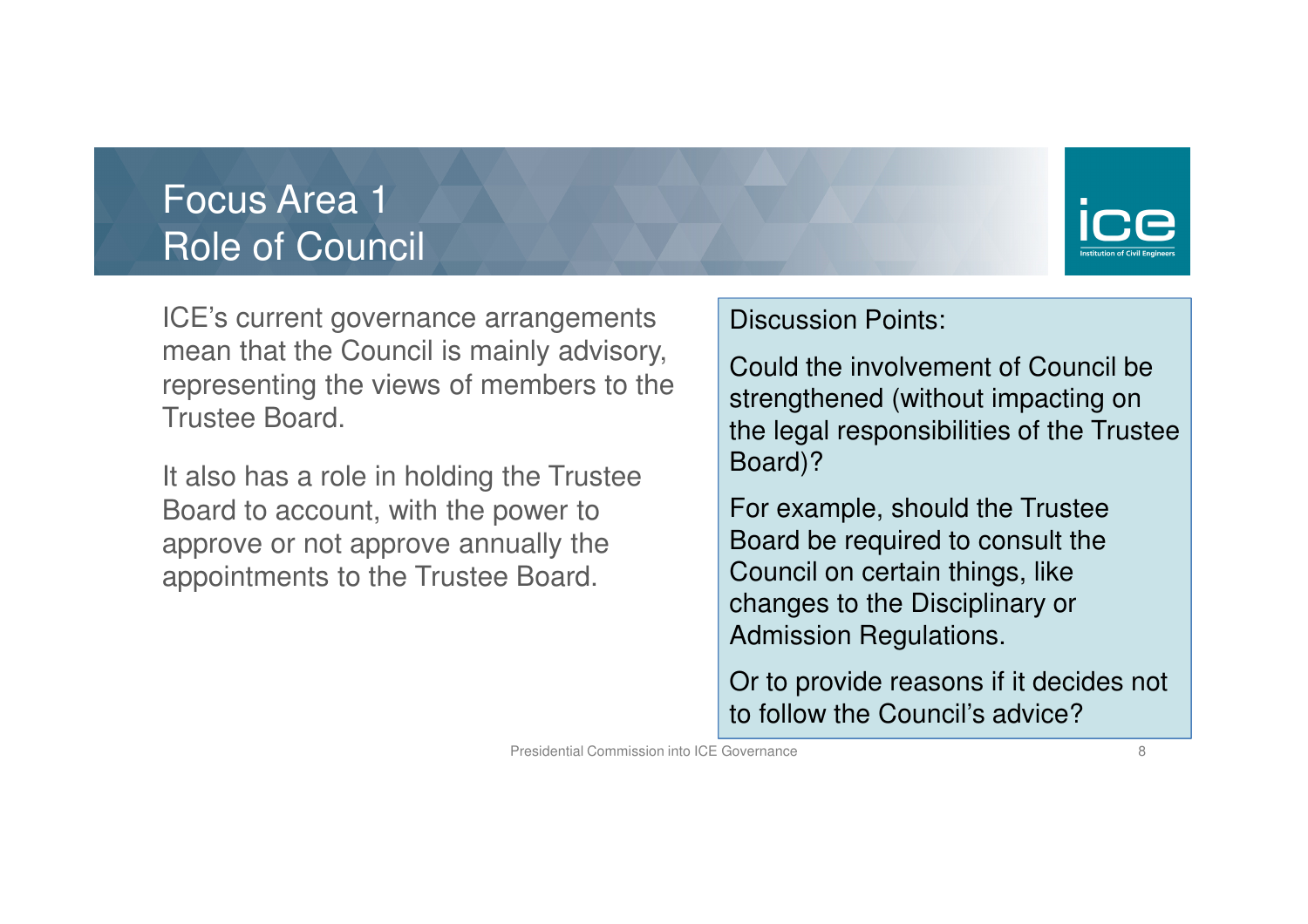#### Focus Area 2Balance of the Trustee Board



The Trustee Board has 12 members:

- •President
- •7 Vice Presidents

 (ICE has the second largest number of VPs of the comparator bodies – half of these have three or fewer Vice Presidents.)

- $\bullet$ 3 Council members
- •1 ICE member

The 3 Council members are elected by the Council from among its number.

The President, VPs and the ICE member are nominatedby the Trustee Board (via its Nomination Committee)and must be approved by the Council.

#### Discussion Points:

Is this the right balance for the Trustee Board?

Is there a perception that the 8-strong Presidential team 'outweighs' the influence of the others?

Is it necessary to have all 7 Vice-Presidents on the TB? Should some be on Council?

How should TB members be appointed to fulfil the crucial requirement of a TB with the right balance of skills, background and experience:

selection

-

-

- election by ICE members
- election by Council members-
- a combination of some of these methods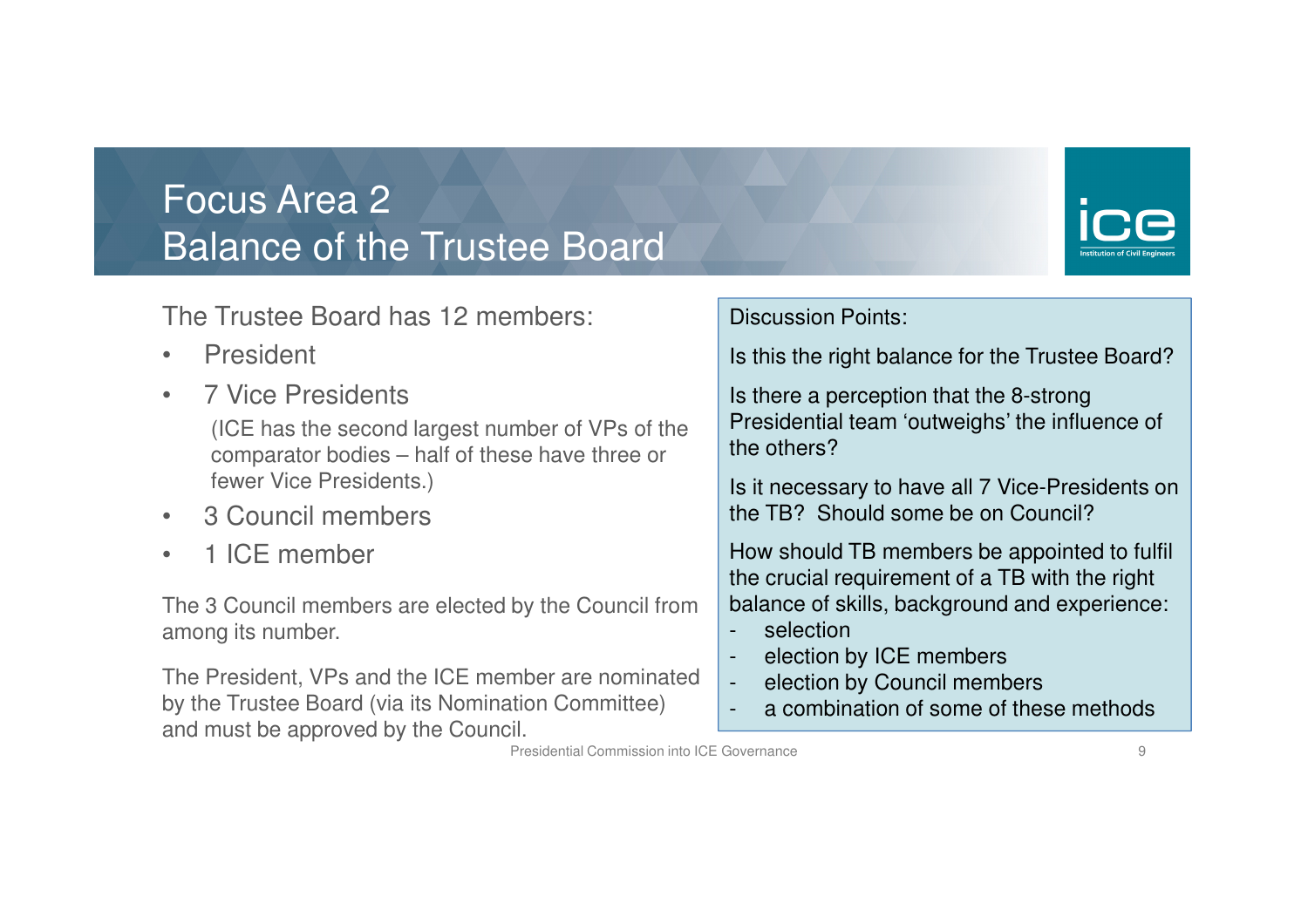### Focus Area 3Role of the President



| The ICE President chairs both the Council and<br>the Trustee Board. | <b>Discussion Points:</b>                                                                                                                                                                    |
|---------------------------------------------------------------------|----------------------------------------------------------------------------------------------------------------------------------------------------------------------------------------------|
|                                                                     | Is this an advantage in ensuring<br>strong alignment between the Council<br>and the Trustee Board?                                                                                           |
|                                                                     | Or is there a conflict given the<br>Council's role in holding the Trustee<br>Board to account?                                                                                               |
|                                                                     | Should we look to the example of 3 of<br>the comparator bodies which appoint<br>a Chair of Trustees who is not the<br>President, although the President is a<br>member of the Trustee Board? |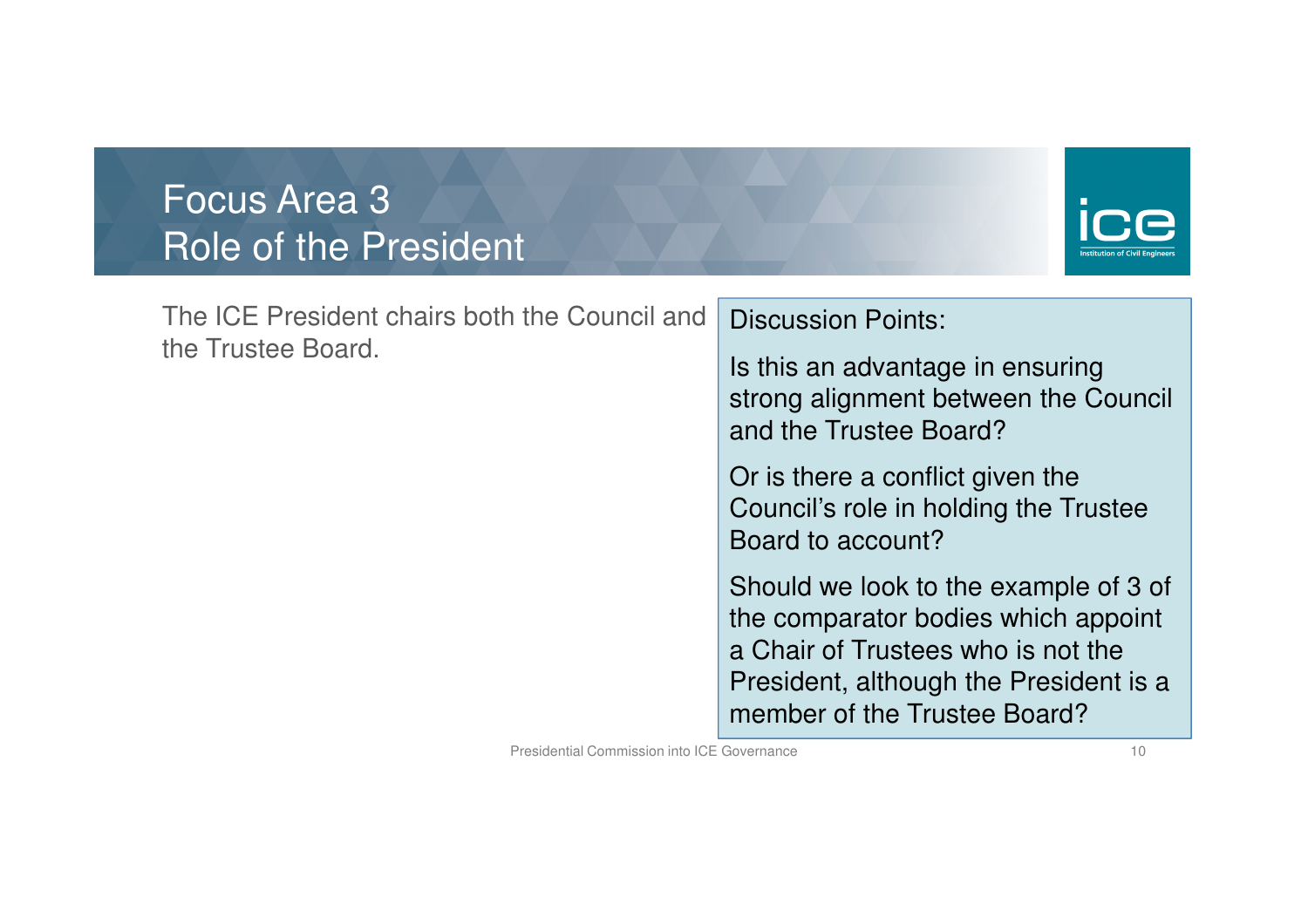



The Commission welcomes any other comments that are relevant to this Stage of its work – the Key Principles and Issues in relation to ICE governance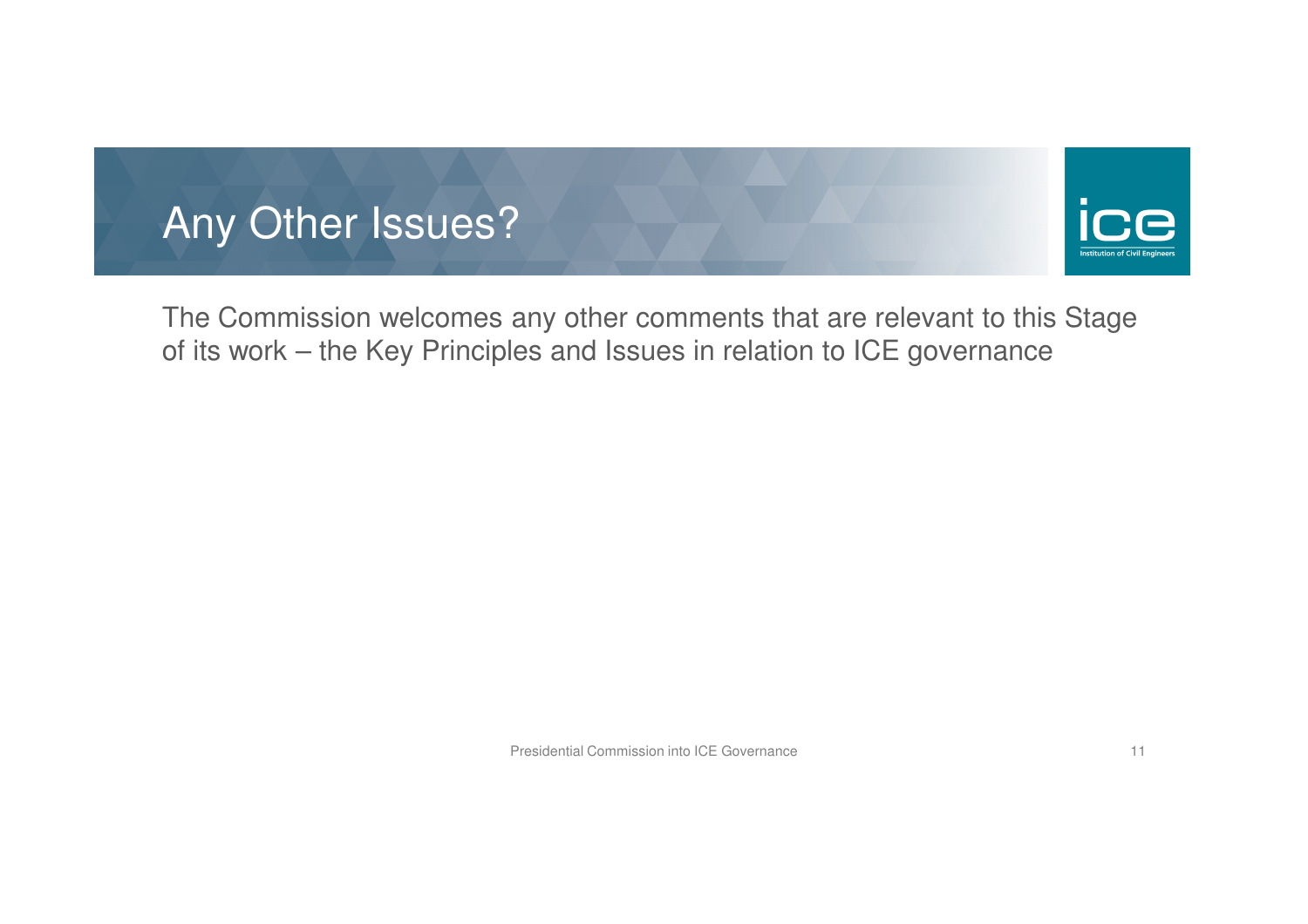# Thank You



- $\bullet$  Thank you for your advice, comments and suggestions in relation to Stage 1 of the Commission's work – Key Principles and Issues
- $\bullet$  Please send any comments on these principles and issues to Presidential.Commission@ice.org.uk by 8 April 2019. All input will be collated and seen by the Commission and taken into account when developing our emerging findings and draft proposals.
- $\bullet$  There will be a further opportunity to comment when the Commission publishes its interim report for consultation.